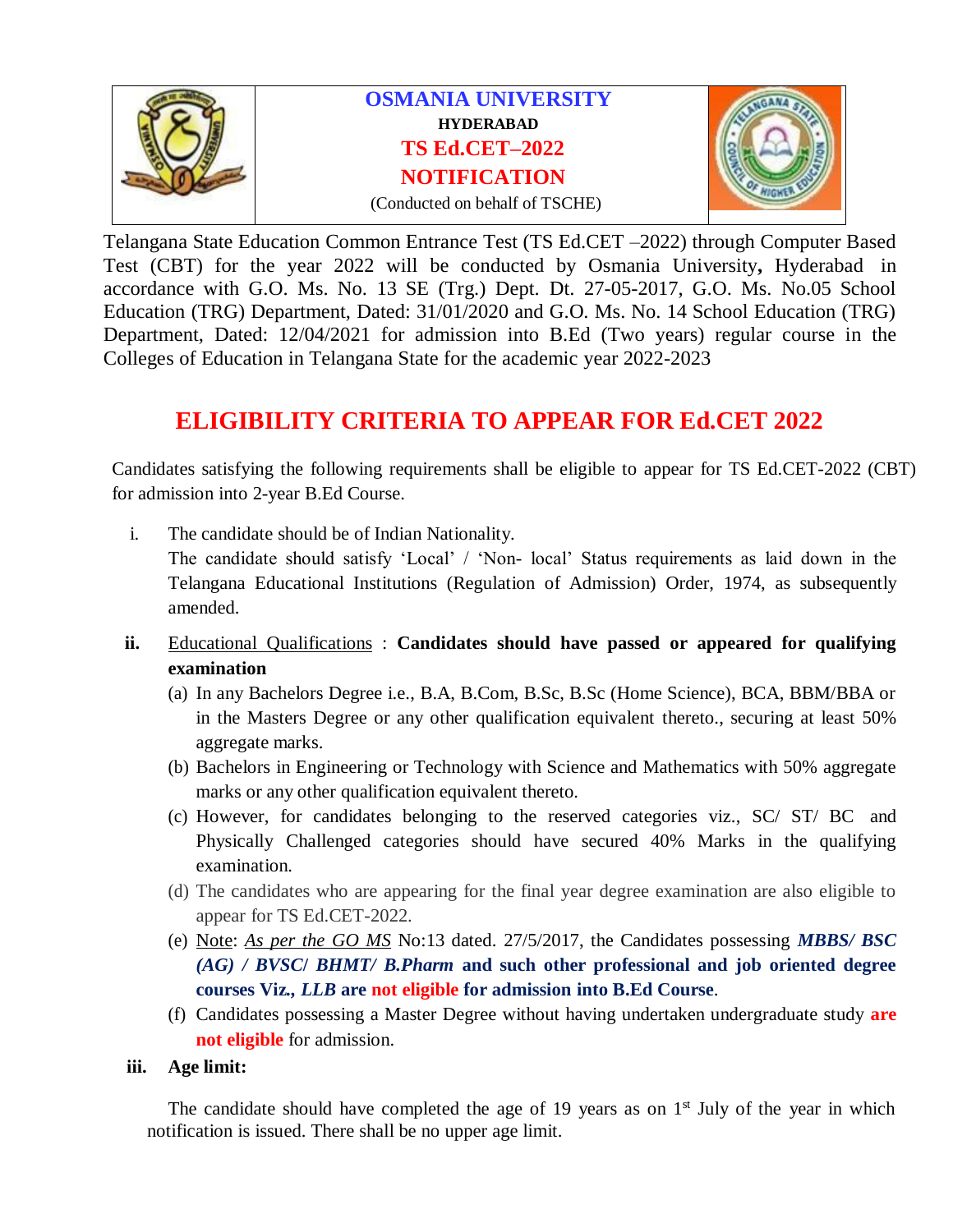#### **iv. Other instructions**

1. Candidate must submit the application online only.

- 2. Candidates need not upload Xerox copies of any certificates along with the application. However, they are required to submit Original Certificates / Xerox copies whenever asked.
- 3. The information furnished in the application will be verified with originals at the time of entry into the course. Furnishing false information leads to prosecution and cancellation of admission at any point of time.
- 4. The mere appearance at the Entrance Test does not entitle the candidate the right to claim an entry into B.Ed. Course.
- 5. After filling all the boxes in the online application, **the candidate must click on the submit button**. Otherwise Registration number will not be generated and hence application will not be considered.
- 6. Candidates will not be allowed into the Examination Hall after Commencement of exam on the day of the Examination.

#### **III. ELIGIBILITY CRITERIA FOR THE CHOICE OF SUBJECT UNDER PART-C**

**[As per the** G.O. Ms. No. 13 SE (Trg.) Dept. Dt. 27-05-2017, G.O. Ms. No.05 School Education (TRG) Department, Dated: 31/01/2020 and G.O. Ms. No. 14 School Education (TRG) Department, Dated:

| <b>Methodology</b>    | Eligibility                                                              |  |  |  |
|-----------------------|--------------------------------------------------------------------------|--|--|--|
| <b>Mathematics</b>    | B.A. / B.Sc Graduates with Mathematics as one of the group subjects.     |  |  |  |
|                       | B.E/B.Tech Graduates with Mathematics.                                   |  |  |  |
|                       | BCA Graduates with Mathematics at Intermediate level as a group subject. |  |  |  |
| Physical              | B.Sc Graduates with Physics/ Chemistry or allied subjects (See Annexure) |  |  |  |
| Sciences              | under Part-II as group subjects.                                         |  |  |  |
|                       | B.E/B.Tech Graduates with Physics / Chemistry subjects.                  |  |  |  |
|                       | BCA Graduates with Physics and Chemistry at Intermediate level as group  |  |  |  |
|                       | subjects.                                                                |  |  |  |
| <b>Biological</b>     | B.Sc / B.Sc (Home Science) Graduates with Botany/Zoology or allied       |  |  |  |
| Sciences              | subjects (See Annexure) under Part-II as group subjects.                 |  |  |  |
|                       | BCA Graduates with Biological Sciences at Intermediate level as group    |  |  |  |
|                       | subjects.                                                                |  |  |  |
| <b>Social Studies</b> | B.A. Graduates with Social Sciences Subjects.                            |  |  |  |
|                       | <b>B.Com Graduates.</b>                                                  |  |  |  |
|                       | Graduates with B.B.M/BBA/BCA with Social Sciences at Intermediate        |  |  |  |
|                       | level as group subjects.                                                 |  |  |  |
| English               | Graduates with B.A in Special English/ English Literature / MA English.  |  |  |  |
| Oriental<br>Languages | Graduates with B.A Telugu /Hindi /Marathi /Urdu/Arabic/ Sanskrit as one  |  |  |  |
|                       | of the optional.                                                         |  |  |  |
|                       | Graduation in Literature (BA-L) (Telugu/Hindi /Marathi /Urdu/            |  |  |  |
|                       | Arabic/Sanskrit)                                                         |  |  |  |
|                       | BA(Oriental Languages) in Telugu /Hindi /Marathi /Urdu/Arabic/Sanskrit.  |  |  |  |
|                       | Post Graduation Degree in Telugu /Hindi /Marathi /Urdu/Arabic/Sanskrit   |  |  |  |
|                       |                                                                          |  |  |  |

12/04/2021**]**